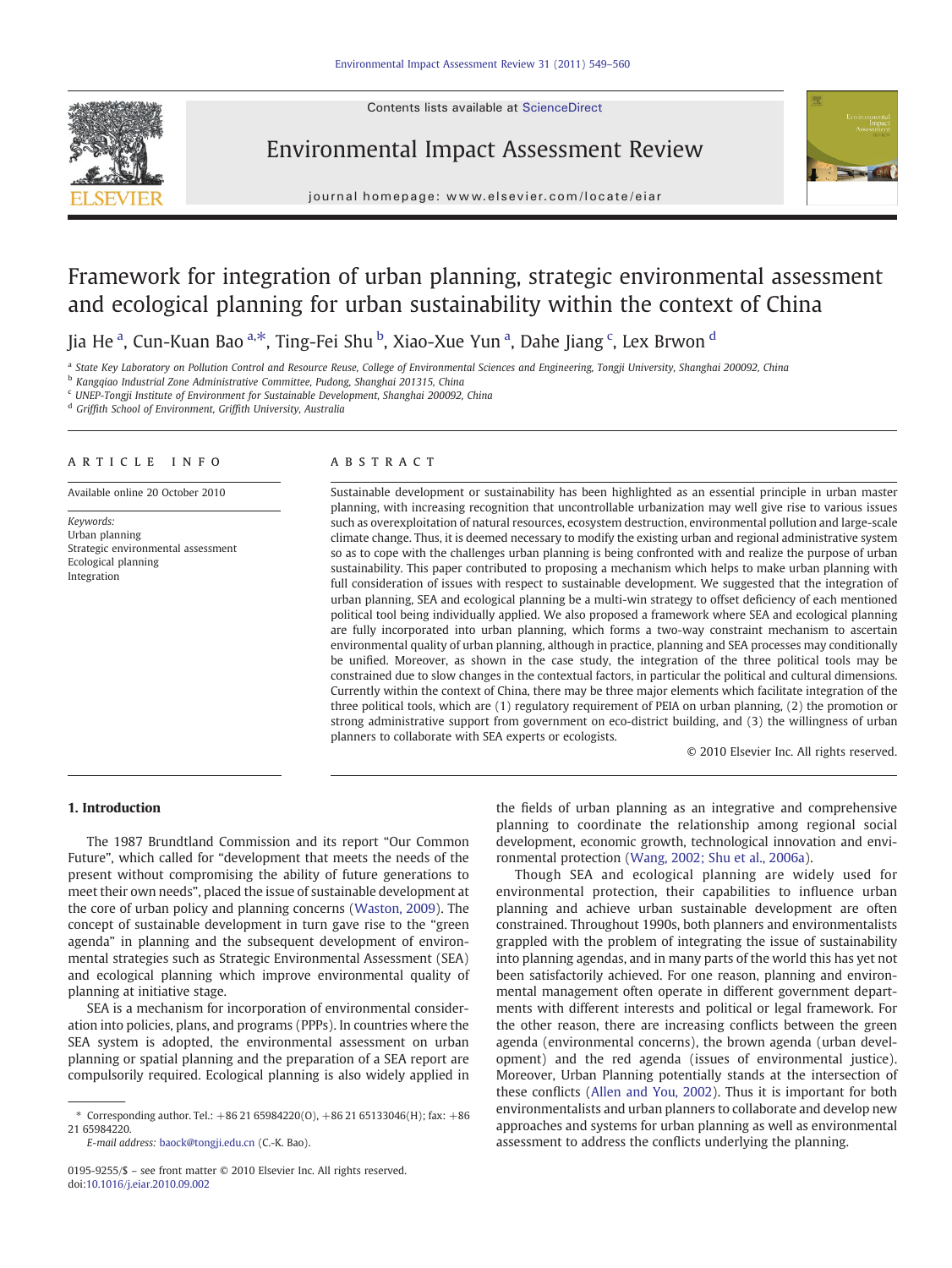On one hand, new urban forms were promoted which responded to environmental concerns ([Breheny, 1992\)](#page--1-0), and new approaches and measures in the field of urban ecology and environment were applied into urban planning ([Ong, 2003; Pickett, 1995; Li et al., 2005\)](#page--1-0). On the other hand, environmentalists tried to propose a mechanism to incorporate environmental consideration into the initiative stage of decision-making process. [Shu et al. \(2006a,b\)](#page--1-0) explained that the persistent failure of urban planning to deliver environmental sustainable development is closely linked to the separation of environmental assessment and urban planning system. Lacking of integration, the effectiveness of SEA to influence urban planning is quite limited.

Therefore, we proposed a framework in which SEA and ecological planning are fully integrated into urban planning within the context of China. Under this framework, ecological planning provides ecological principles or requirements to guide the planning at a very early stage whilst SEA works as an appraisal tool in the end to ensure that environmental issues are considered in the preferred option(s).

Six parts were contained in this paper: (1) The first part briefly introduced the background of this research; (2) Then the definitions of "urban planning", "SEA/Planning Environmental Impact Assessment (PEIA)", "ecological planning" and "integration" are elaborated in the second part; (3) Drives for the integration are analyzed from two aspects, i.e. the changes in the context of urban planning and the evolving understandings of the relationship among them; (4) We then proposed integration framework from six aspects, including the integration of objectives, processes, contents, methodologies, institutions and policies. Then, we designed the process which lies largely in the realm of urban planning, including nine steps, e. g. objective and content definition, scoping, option proposal, and environmental assessment on options, etc.; (5) Subsequently, a case study of "Ecodistrict Plan of the Chengnan New District of Jintan County in Jiangsu Province" is briefly introduced in the fifth part, which approved that the integration framework is applicable and practical within the context of China; and (6) Conclusions.

### 2. Definitions

#### 2.1. Urban planning

While most cities and settlements show forethought and conscious design in their layout and functioning, urban planning, as an organized profession, has only existed for the last 60 years. Urban planning pertains to the category of spatial planning, which gives geographical expressions to the economic, social, cultural and ecological policies of a society. In the mean time, being a combination of a scientific discipline, an administrative technique and a policy, urban planning has been developed as an interdisciplinary and comprehensive approach for a balanced regional development and physical organization of space in accordance with an overall strategy. Normally, the aspects of urban planning include populations, scales, land uses, urban aesthetics, safety, municipal infrastructures, transports, environmental factors, industries and cultures. However, the contents often vary in different cases. By far, there are two different mainstream processes applied in urban planning. One is "top-down process" by which plans are created by the urban planners who typically work for national or local governments. The other is expressed as "collaborative process". Its distinctive features include active involvement of the stakeholders and long-term flexible programming that may be intervened by different stakeholders.

In China, a set of urban planning system has been developed, which was confirmed by the Law on Urban and Rural Planning (2008) (see [Fig. 1\)](#page--1-0). Five plan categories are included in the planning system, and three of them are legislated by the relevant laws or regulations. Urban planning at state- or provincial-level refers to the Urban System Plan which defines the population size and spatial distribution of urban and suburban districts to achieve the rational productivity distribution and function definition. It usually follows the requirements of land use plan, and provides principles or rules for the Urban Master Planning to follow. Urban planning at municipal- or countylevel usually includes two parts, i.e. Master Plan and Detailed Plan. Master Plan guides overall city development and spatial arrangement in a relatively long time span ranging from 5 to 20 years, whilst the Detailed Plan, based on the requirements from Master Plan as well as sectoral plans, if any, guides to achieve the rational use of space and land in the near future (i.e. normally 1 to 3 years) through regulating land use and directing the design and construction of buildings or projects.

#### 2.2. Strategic Environmental Assessment

SEA is a system for incorporation of environmental considerations into policies, plans and programs (PPPs) (EU2001/42/EC). By far there has been a wide range of applications of SEA throughout the globe, mainly in Organization for Economic Cooperation and Development (OECD) countries as well as in client countries of World Bank, to promote sustainability by influencing planning and decision-making processes at an early stage. Amongst them, 25 countries have formally set up the SEA system in the form of legislation and developed SEA framework to some extent. In existing SEA systems, SEA mainly applies to plans or programs, although it can be applied to policies if needed. Thus in most countries like China, SEA can also be referred to as Planning Environmental Impact Assessment [\(Wang et al., 2003;](#page--1-0) [Bao and Shang, 1999; Xu et al., 2000](#page--1-0)). Furthermore, according to China's EIA Law (2003), environmental assessment on Urban Planning is a compulsory requirement. Therefore, environmental assessment could be considered as a mandatorily indispensable procedure in planning process, and urban planning is a key assessment target for PEIA [\(Li et al., 1998\)](#page--1-0).

In countries where SEA system has been adopted, it is a compulsory requirement to conduct SEA for certain types of plans (i.e. PEIA) or even policies (e.g. PoEA). In China, PEIA for urban planning is legislated in the EIA Law (2003). Moreover, it is specified in the newly promulgated Regulations on Planning Environmental Impact Assessment (2009) that urban planners and organizations should apply PEIA during plan-making process (Articles 2 and 7), prepare a planning environmental impact statement (PEIS) prior to submission of the plan for approval (Article 10), and take responsibilities for the quality of the PEIS (Article 10). As shown in [Fig. 1,](#page--1-0) the characteristics of a plan may differ significantly between a state-level plan and a village plan, or between Urban-system Planning and Detailed Planning, particularly in terms of the range of options, the level of uncertainties to be managed, the level of details that might be contained, and the nature of impact predications [\(Holger et al., 2004;](#page--1-0) [Au and Lam, 2008\)](#page--1-0). Moreover, these plan attributes have significant implications for accompanying assessment. Hence, the requirement on PEIA for large-scale or macro-scope plans (e.g. state-level Urban System Plans) will inevitably vary from that for small-sale or microscope plans (e.g. Village Plan or Detailed Plan). As is stipulated in Regulations on PEIA (2009) for Urban Master Plans and Detailed Plans, a detailed PEIA report must be prepared during the planning process; however, only a chapter or note should be prepared for conceptual plans or strategic Urban System Plans (Articles 15 and 16).

#### 2.3. Ecological planning

Currently there has been no common definition for ecological planning. In China, ecological planning is a joint name of urban ecological planning, eco-province/-city/-town/-village planning ("eco-district planning" in general), or ecological urban planning [\(Ma and Yan, 2004; Huang, 2001; Jin, 2002](#page--1-0)). Broadly speaking, the concept means an integrative and comprehensive planning to